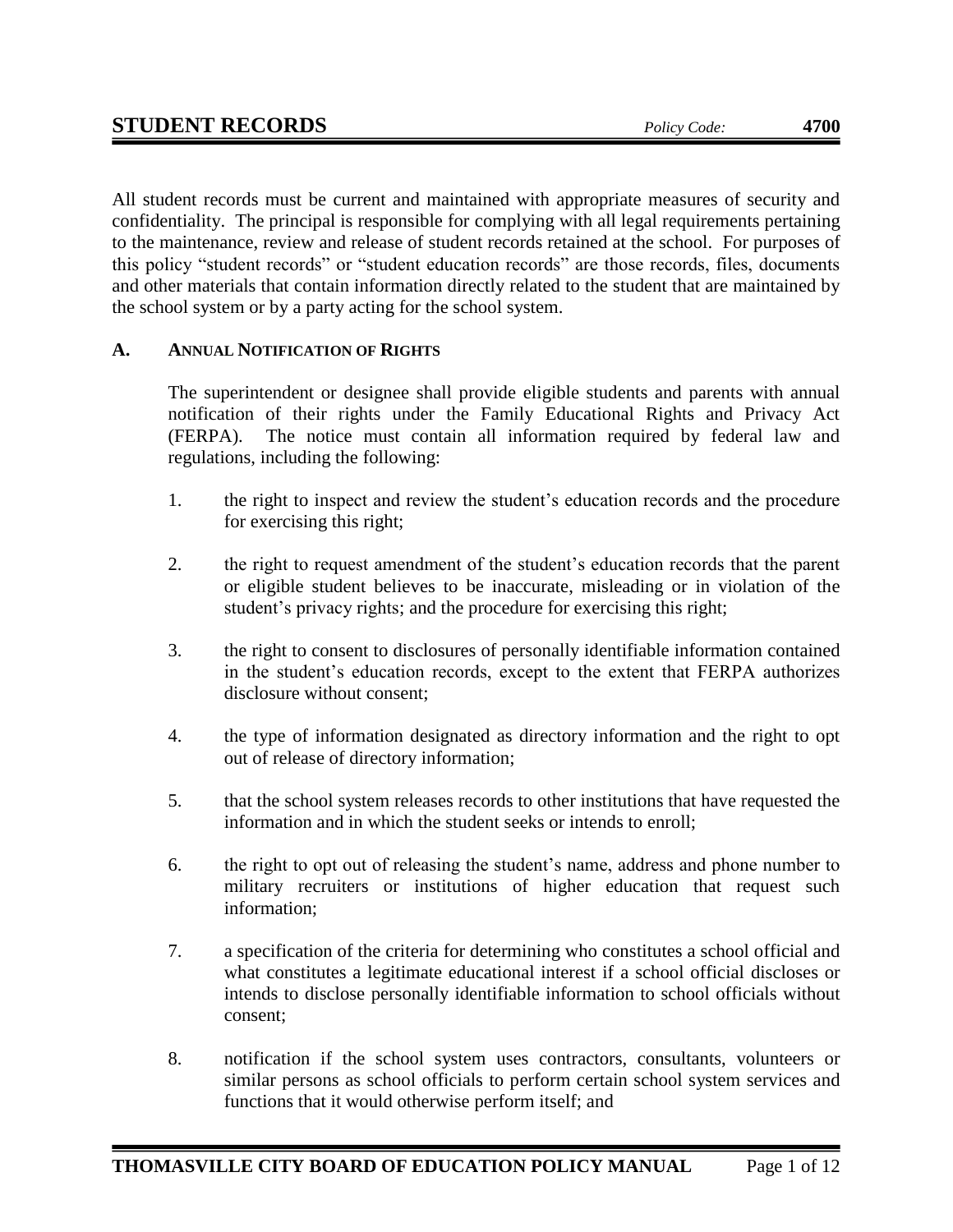9. the right to file complaints with the Family Policy Compliance Office in the U.S. Department of Education.

School officials are not required to individually notify parents or eligible students of their rights but must provide the notice in a manner reasonably likely to inform the parents and eligible students of their rights. Effective notice must be provided to parents or eligible students with disabilities or those whose primary or home language is not English.

#### **B. DEFINITION OF PARENT AND ELIGIBLE STUDENT**

1. Parent

For purposes of this policy, the term "parent" includes a natural parent, a guardian or an individual acting as a parent in the absence of a parent or guardian. If the parents of a student are separated or divorced, both parents have the right to access the student's records as provided in this policy, unless the school system has been provided with evidence that there is a court order, state statute or other legally binding document that specifically revokes these rights.

2. Eligible Student

For purposes of this policy, an eligible student is a student who has reached 18 years of age or is attending an institution of postsecondary education. The rights afforded to parents under this policy transfer to an eligible student. However, parents may still have access to the records as long as the student is claimed as a dependent by the parent for federal income tax purposes. An eligible student who desires to prevent access to records by his or her parents must furnish to the principal information verifying that the student is not a dependent of his or her parents. If a parent of a student who is at least 18 and no longer attending a school within the system wishes to inspect and review the student's records, he or she must provide information verifying that the student is a dependent for federal income tax purposes.

A student under age 18 may have access to student records only upon the consent of his or her parents.

# **C. CLASSIFICATION AND MAINTENANCE OF RECORDS**

1. Student Education Records

Student education records may be separated into several categories, including, but not limited to, the following.

a. Cumulative Records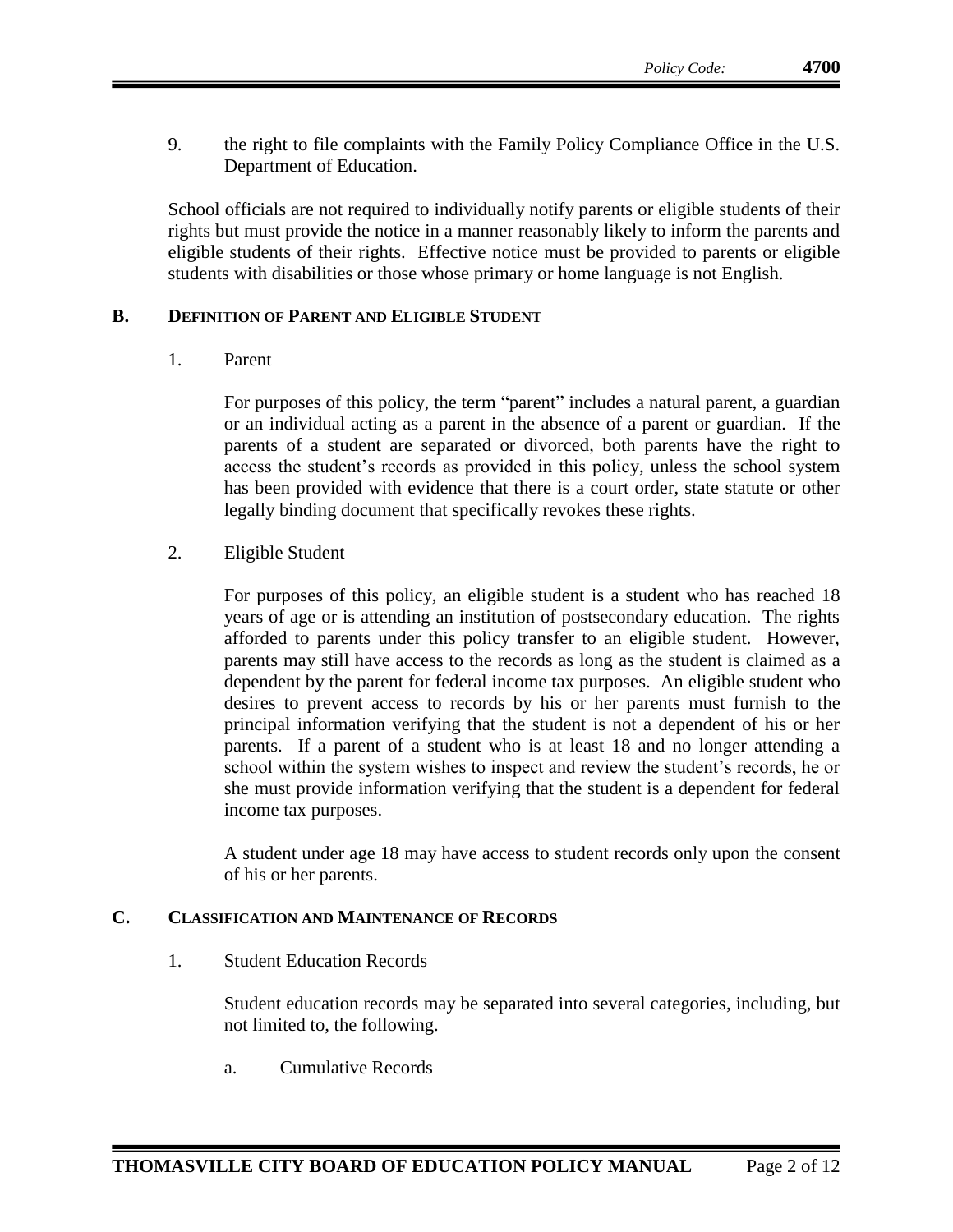The cumulative record is the official record for each student. The cumulative record includes student identification information, such as the student's name, address (or a homeless student's living situation), sex, race, birthplace and birth date; family data including the parents' names, addresses, work and home telephone numbers and places of employment; academic work completed; grades; standardized test scores; health screenings and immunization documentation; attendance records; withdrawal and reentry records; discipline records; honors and activities; class rank; date of graduation; and follow-up records.

b. Discipline Records

Student discipline records are part of the student's official record and must be maintained and reviewed pursuant to policy 4345, Student Discipline Records. Discipline records must be expunged and forwarded pursuant to the requirements of law and the procedures of policy 4345.

c. Records of Students with Disabilities

Students with recognized disabilities must be accorded all rights in regard to their records as provided by state and federal law, including the Individuals with Disabilities Education Act and policy 3520, Special Education Programs/Rights of Students with Disabilities. Records for a student identified as a student with a disability are considered part of the student's official records and must be maintained in accordance with all appropriate federal and state regulations. Access to these records will be restricted to personnel having specific responsibility in this area. A list of all approved personnel having access to these restricted files will be updated as needed, and a current, dated list will be posted in the student records location.

d. Records Received from the Department of Social Services

The Department of Social Services may disclose confidential information to the school system in order to protect a juvenile from abuse or neglect. Any confidential information disclosed under these circumstances must remain confidential and may only be redisclosed for purposes directly connected with carrying out the school system's mandated educational responsibilities.

e. Juvenile Records

Juvenile records include documentation or information regarding students who are under the jurisdiction of the juvenile court. These records may be received from local law enforcement and/or other local agencies authorized to share information concerning juveniles in accordance with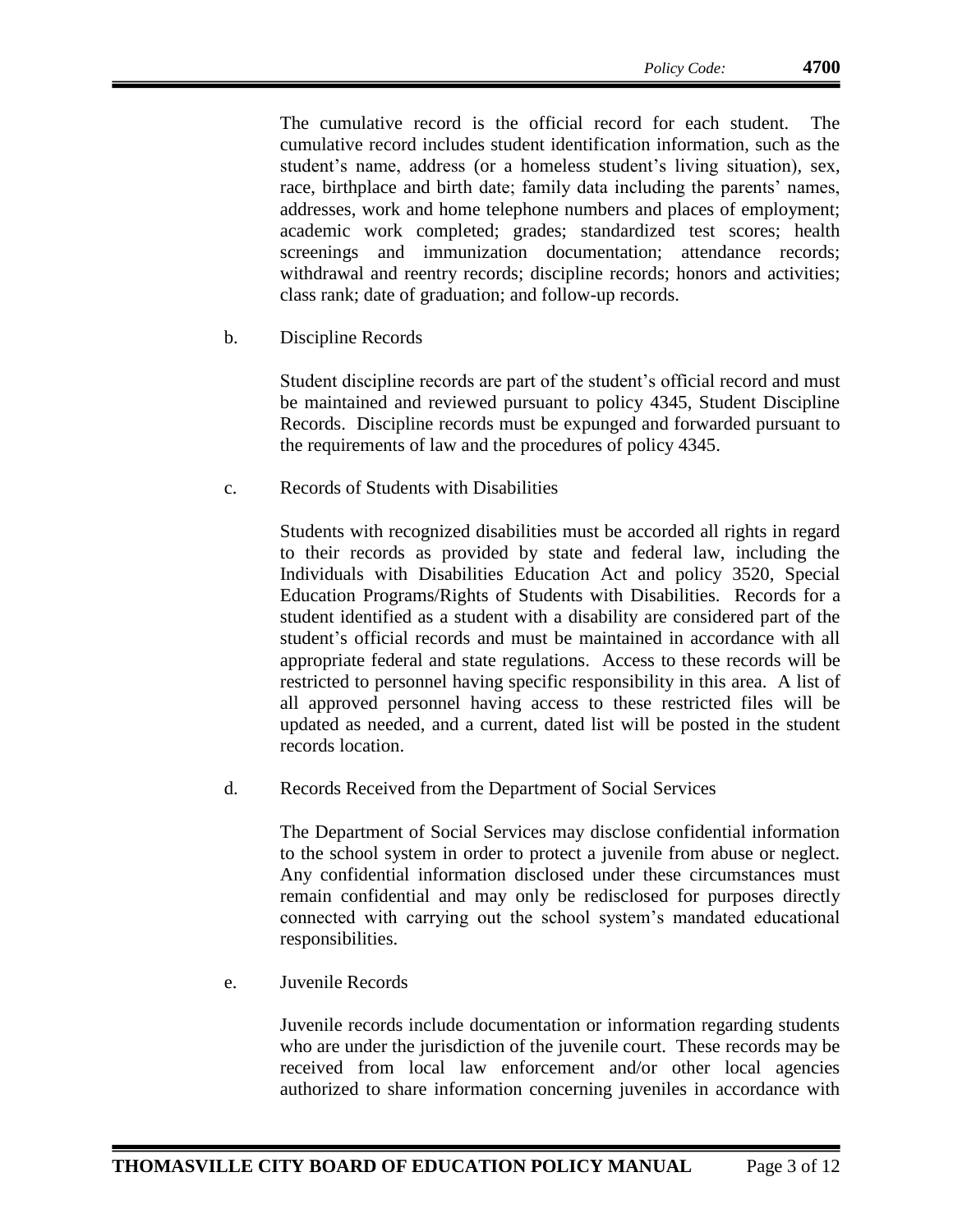G.S. 7B-3100. These records also may include notice from the sheriff to the board that a student has been required to register with the sheriff because the student has been found to be a danger to the community under G.S. Chapter 14, Part 4. Such documents must not be a part of a student's official records but must be maintained by the principal in a safe, locked storage area that is separate from the student's other records. The principal shall not make a copy of such documents under any circumstances.

Juvenile records will be used only to protect the safety of or to improve the educational opportunities for the student or others. The principal may share juvenile records with individuals who have (a) direct guidance, teaching or supervisory responsibility for the student and (b) a specific need to know in order to protect the safety of the student and others. Persons provided access to juvenile records must indicate in writing that they have read the document(s) and agree to maintain confidentiality of the records.

The principal or designee must destroy juvenile documents if he or she receives notification that a court no longer has jurisdiction over the student or if the court grants the student's petition for expunction of the records. The principal or designee shall destroy all other information received from an examination of juvenile records when he or she finds that the information is no longer needed to protect the safety of or to improve the educational opportunities for the student or others. If the student graduates, withdraws from school, transfers to another school, is suspended for the remainder of the school year or is expelled, the principal shall return all documents not destroyed to the juvenile court counselor. If the student is transferring, the principal shall provide the juvenile court counselor with the name and address of the school to which the student is transferring.

f. Other Student Records

School system personnel may also keep other student records but must review such records annually and destroy them in accordance with Section K of this policy.

2. Records Not Considered Education Records (Sole Possession, Employment and Law Enforcement Records)

Student education records do not include, and release of information under this policy does not apply to:

a. records made by teachers, counselors and administrators that are in the sole possession of the maker thereof and that are not accessible or revealed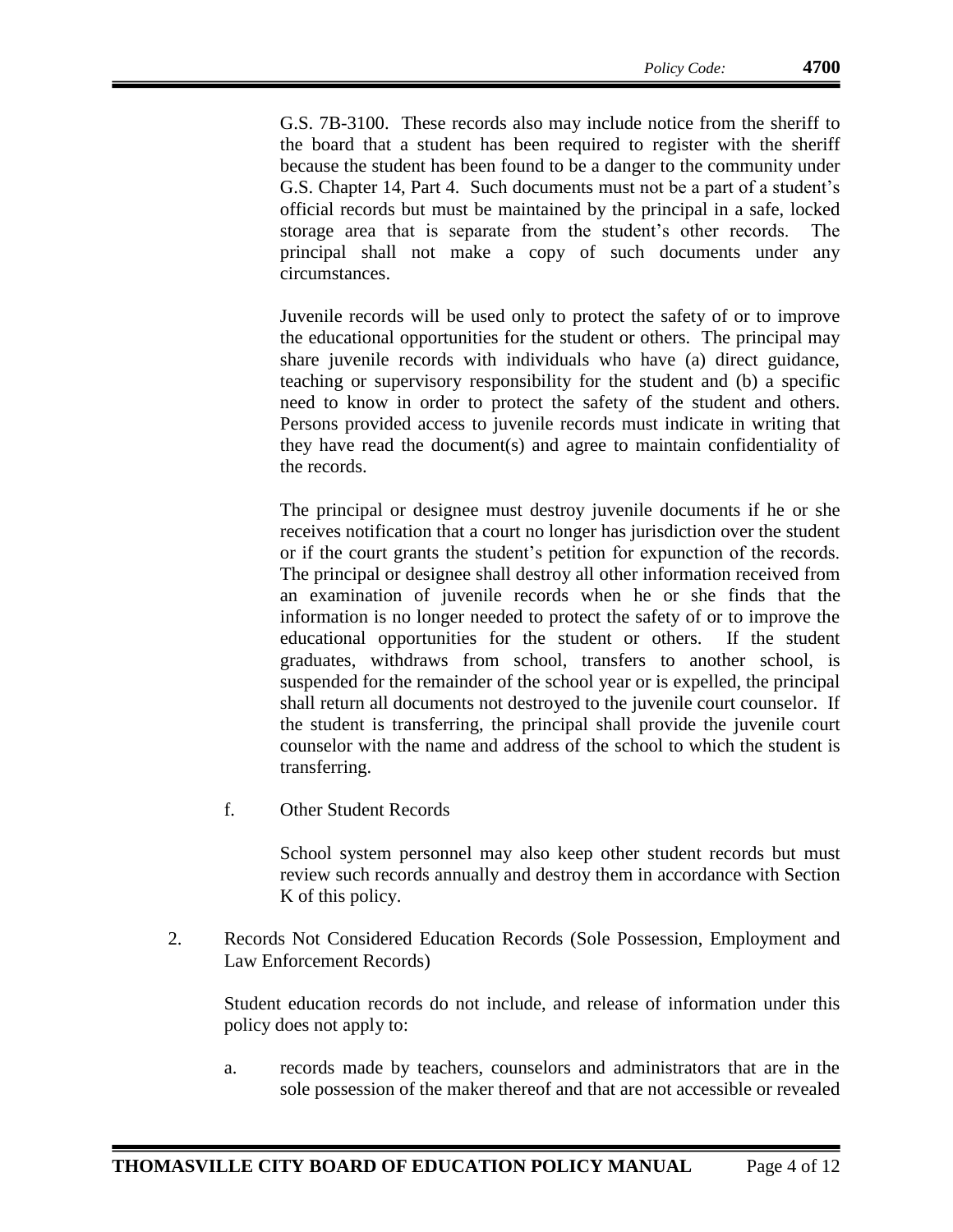to any other person except a substitute;

- b. employment records of student employees if those records relate exclusively to the student in his or her capacity as an employee and are not made available for any other use; and
- c. records created by a law enforcement unit of the school system if created for a law enforcement purpose and maintained solely by the law enforcement unit of the school system. However, a law enforcement record containing information that was obtained from a student's confidential file or other education record must be treated as an education record and may be released only in accordance with this policy.

# **D. RECORDS OF STUDENTS PARTICIPATING IN THE NORTH CAROLINA ADDRESS CONFIDENTIALITY PROGRAM**

Students or parents enrolled in the North Carolina Address Confidentiality Program (NCACP) must provide a valid NCACP authorization card to the school principal if they wish to keep their home address confidential. The school system will maintain a confidential record of the actual home address for admission and assignment purposes only and will not release that address except as provided by law. With the exception of such specially-maintained records, student records will include only the substitute address provided by the NCACP and not the actual home address of any students or parents for whom a valid NCACP authorization card is on file.

When transferring the record of a student participating in the North Carolina Address Confidentiality Program to a school outside of the system, the transferring school may send the files to the Address Confidentiality Program participant (parent or guardian) via the substitute address provided by the Address Confidentiality Program.

#### **E. RECORDS OF MISSING CHILDREN**

Upon notification by a law enforcement agency or the North Carolina Center for Missing Persons of the disappearance of a child who is currently or was previously enrolled in the school, school officials shall flag the record of that child. If the missing child's record is requested by another school system, the principal shall provide notice of the request to the superintendent and the agency that notified the school that the child was missing. The principal shall provide the agency with a copy of any written request for information concerning the missing child's record.

Any information received indicating that a student transferring into the system is a missing child must be reported promptly to the superintendent and the North Carolina Center for Missing Persons.

#### **F. RECORDS OF MILITARY CHILDREN**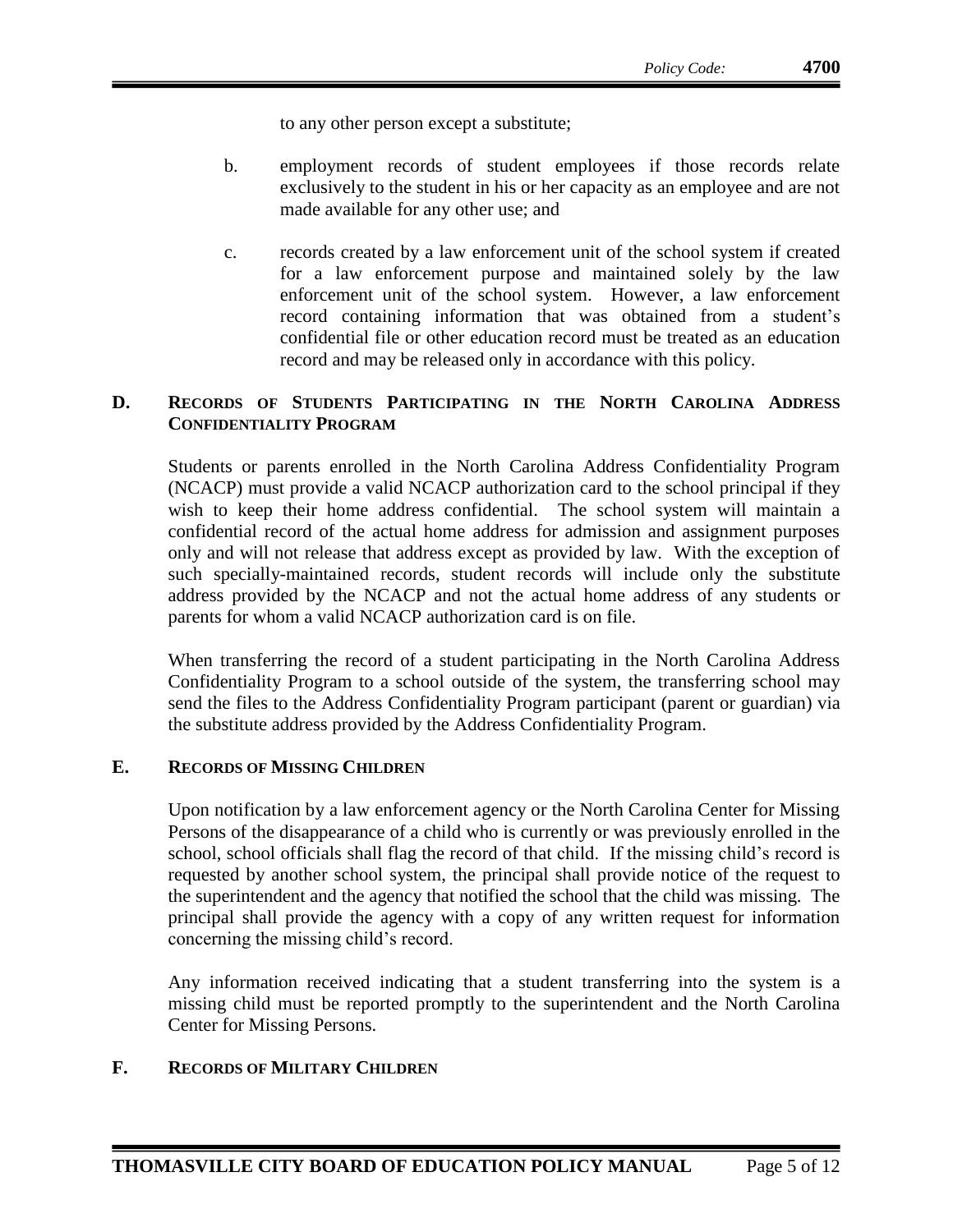School administrators shall comply with any regulations pertaining to the records of military children developed by the Interstate Commission on Educational Opportunity for Military Children.

In addition, children of military families, as defined by policy 4050, Children of Military Families, are entitled to the following.

1. For Students Leaving the School System

In the event that official education records cannot be released to the parents of military children who are transferring away from the school system, the custodian of records shall prepare and furnish to the parent a complete set of unofficial education records containing uniform information as determined by the Interstate Commission.

When a request for a student's official record is received from the student's new school, school officials shall process and furnish the official records to the student's new school within 10 days or within such time as is reasonably determined by the Interstate Commission.

2. For Students Enrolling in the School System

Upon receiving an unofficial education record from the student's previous school, school administrators shall enroll the student and place him or her in classes as quickly as possible based on the information in the unofficial records, pending validation by the official records.

Simultaneous with the enrollment and conditional placement of the student, school administrators shall request the student's official record from his or her previous school.

## **G. REVIEW, RELEASE OF RECORDS TO PARENT OR ELIGIBLE STUDENT**

1. Review by Parent or Eligible Student

A parent or eligible student may access the student's education records upon proper request. The principal or guidance office personnel of the student's school shall schedule an appointment as soon as possible but no later than 45 days after the request by the parent or eligible student. The parent or eligible student may formally review the student's complete education records only in the presence of the principal or a designee competent to explain the records. School personnel shall not destroy any education records if there is an outstanding request to inspect or review the records.

2. Review of Video or Audio Recordings and Photographs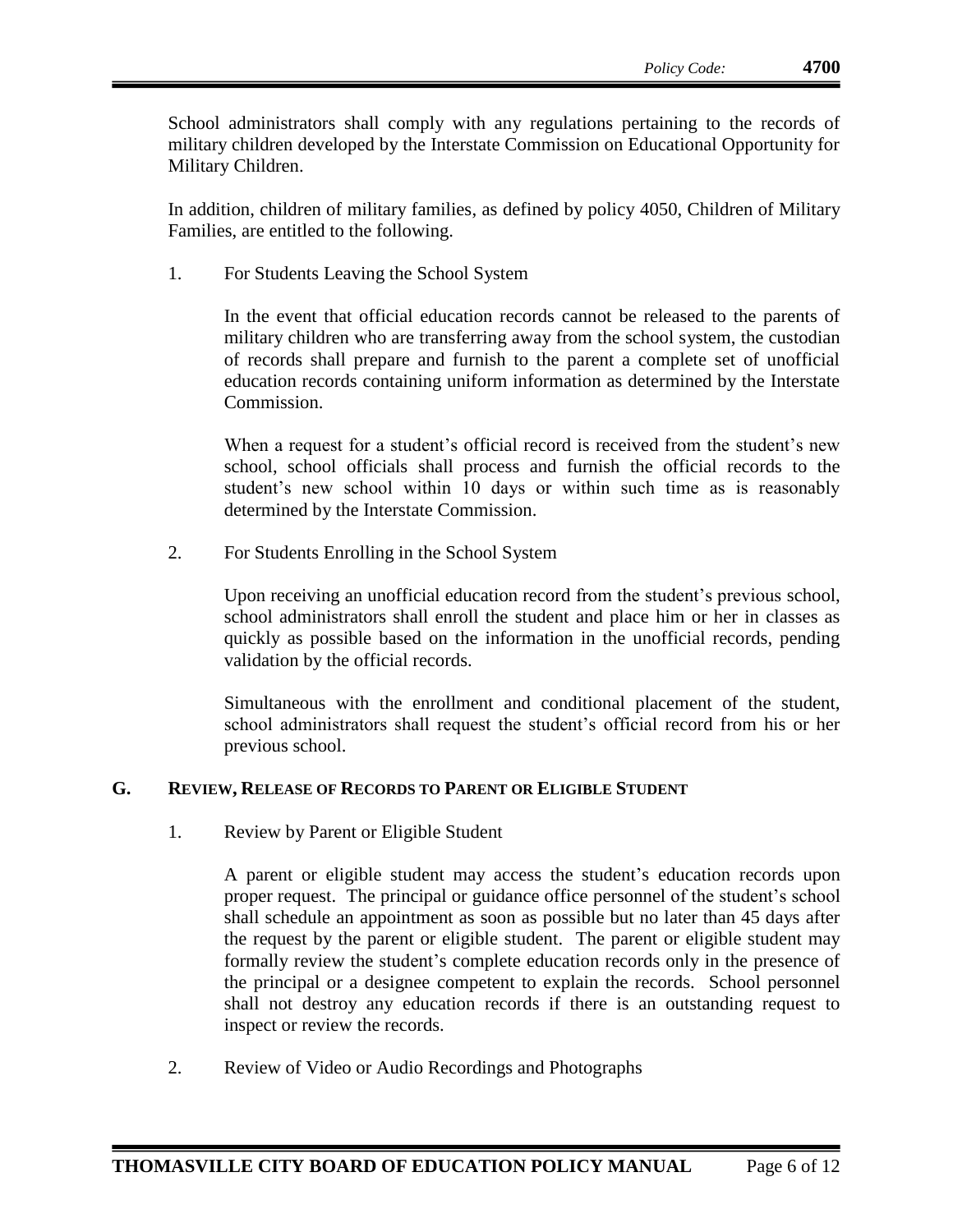a. Parent's Right to Review

Upon request, a parent or eligible student may inspect and review a video or audio recording or photograph that is determined to be an education record of the student. Individuals acting on behalf of a parent or eligible child, such as advocates or attorneys, will not be permitted to review a video or audio recording or photo unless accompanied by the parent or eligible student.

b. Status as Education Record

A video or audio recording or photo will be deemed an education record of the student if it is directly related to the student and is maintained by the school system or its agent, as provided by law. A photo, video or audio recording (such as a surveillance video), that is created and maintained by a law enforcement unit for a law enforcement purpose, is not an education record; however, a copy of such photo, video or audio recording provided to the school for disciplinary or other school purposes may be an education record if it is directly related to a student and is maintained by the school system.

c. Records of More Than One Student

If the recording or photo is an education record of multiple students, the school system shall make reasonable efforts to redact or segregate out the portions of the recording or photo directly related to other students before providing the parent or eligible student access, provided doing so would not destroy the meaning of the record. If redaction or segregation of the recording or photo cannot reasonably be accomplished or would destroy the meaning of the record, then the parent of each student to whom the recording or photo directly relates or such eligible students themselves shall be permitted to access the entire record.

d. Copies of Recordings and Photos

A copy of a video or audio recording or photo will be provided to a parent or eligible student only (1) if circumstances effectively prevent the parent or eligible student from exercising the right to inspect the recording or photo, such as when the parent no longer lives within commuting distance of the school system; (2) when directed by a court order or subpoena; or (3) when otherwise required by law.

3. Request to Amend the Education Record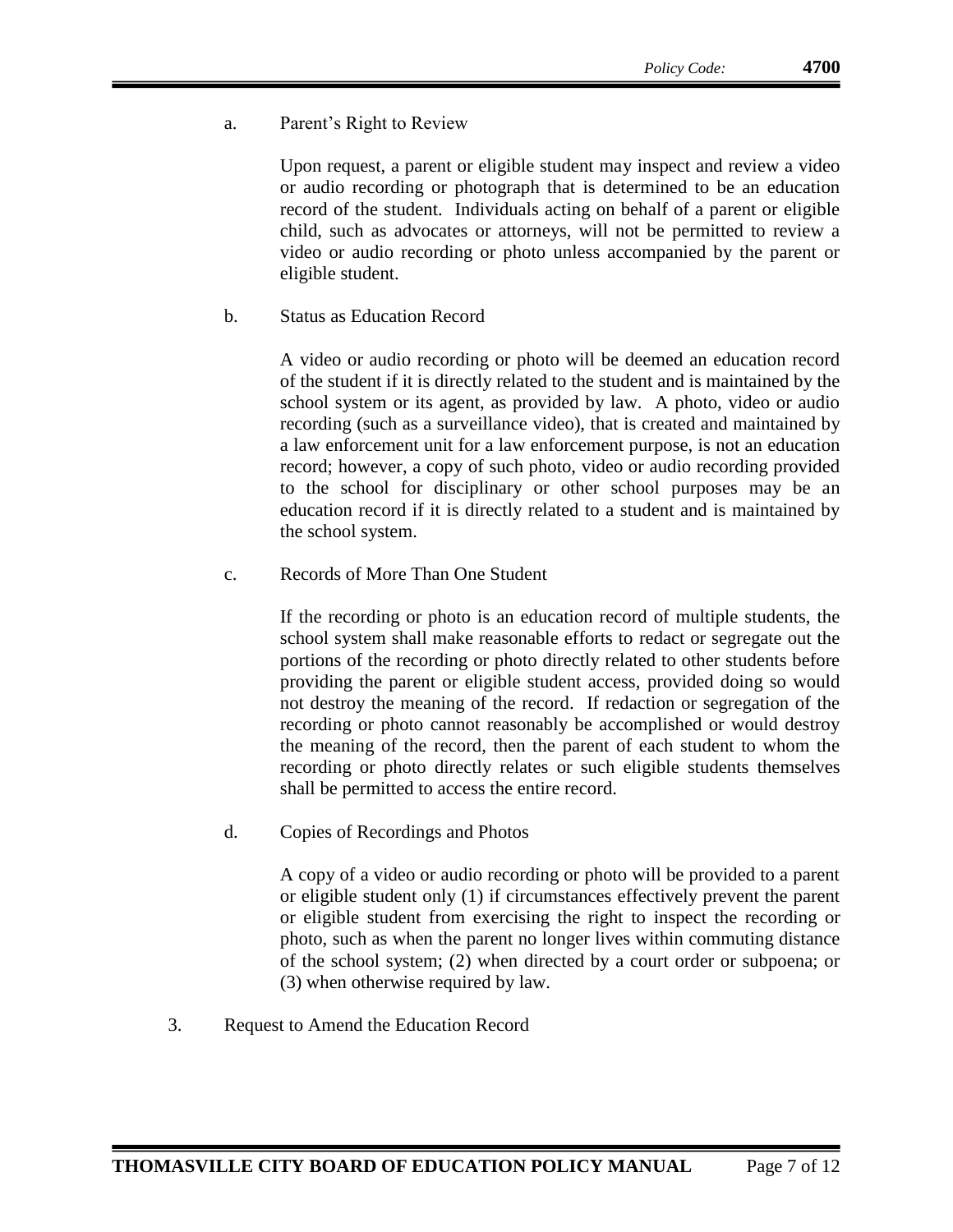A parent or eligible student has the right to challenge an item in the student education record believed to be inaccurate, misleading or otherwise in violation of the student's privacy rights. The principal shall examine a request to amend a student record item and respond in writing to the person who challenges the item. Subsequent steps, if necessary, will follow the student grievance procedures as provided in policy 1740/4010, Student and Parent Grievance Procedure. If the final decision is that the information in the record is not inaccurate, misleading or otherwise in violation of the privacy rights of the student, the principal shall inform the parent or eligible student of the right to place a statement in the record commenting on the contested information in the record or stating why he or she disagrees with the decision of the school system.

#### **H. RELEASE OR DISCLOSURE OF RECORDS TO OTHERS**

Before releasing or disclosing education records as permitted by law, school officials shall use reasonable methods to identify and authenticate the identity of the party to whom the records are disclosed.

1. Release/Disclosure with Parental Consent

School officials shall obtain written permission from a parent or eligible student before releasing or disclosing student records that contain personally identifiable information, except in circumstances where the school system is authorized by law to release the records without such permission. The written permission must specify the records to be released, the purpose of the release and the party(ies) to whom they are to be released.

2. Release/Disclosure without Parental Consent

School system officials shall promptly release student records when a student transfers to another school. The records custodian may release or disclose records with personally identifiable information without parental permission to the extent permitted by law, including to other school officials who have a legitimate educational interest in the records.

Personally identifiable information from a student's record may be released or disclosed to someone other than a parent or eligible student without prior written consent of the parent or eligible student only as specifically provided by federal law. Except as otherwise permitted by federal law, when personally identifiable information from a student's record is released or disclosed to someone other than a parent or eligible student without their written consent, the party to whom the information is released must agree not to disclose the information to any other party without the prior written consent of the parent or eligible student.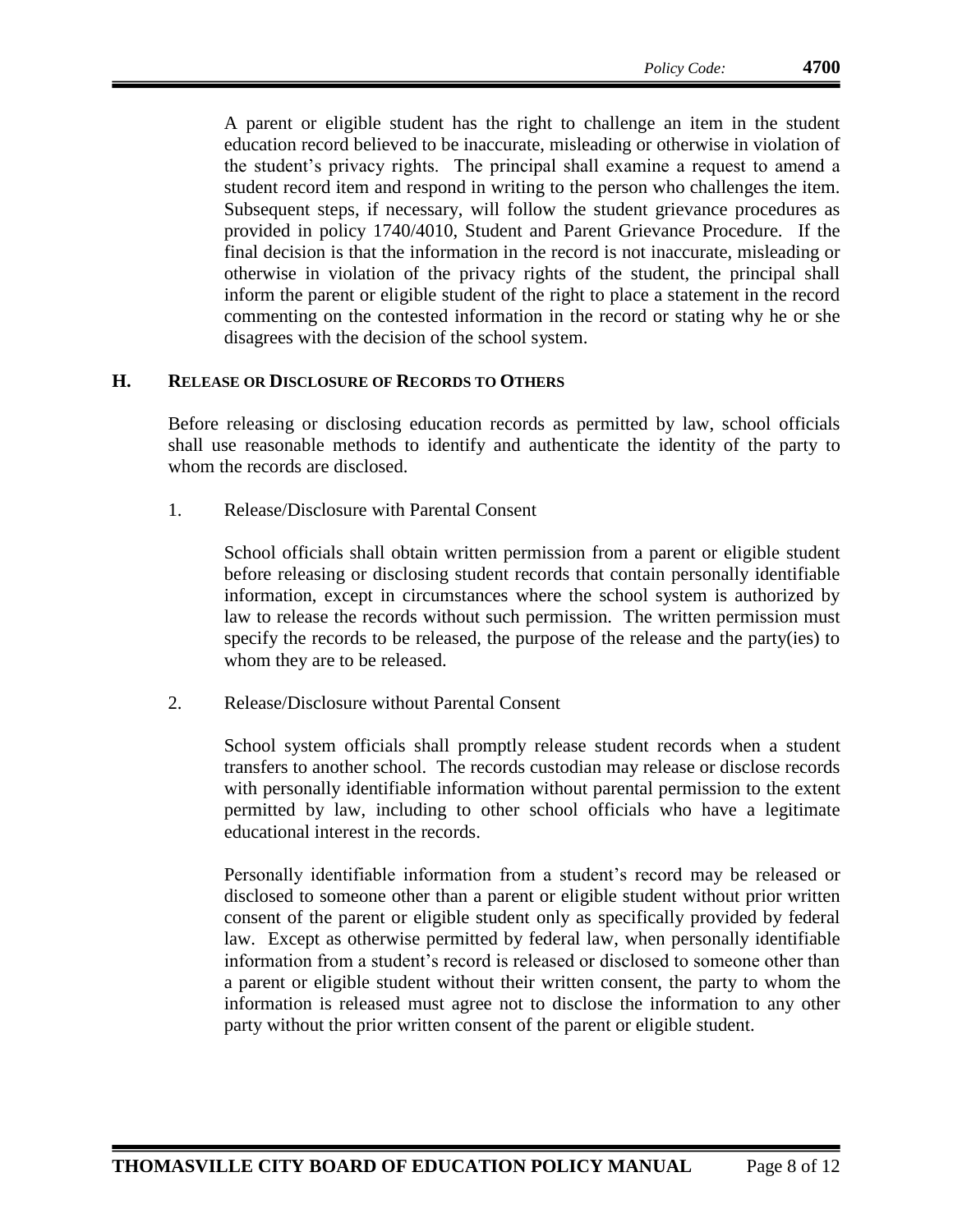The superintendent shall employ reasonable methods to ensure that teachers and other school officials obtain access only to those education records in which they have legitimate educational interests.

3. Release of Directory Information

Permission of the parent or eligible student is not required for the release of information that is designated as directory information by the board, provided that the parent or eligible student has been given proper notice and an opportunity to opt out. (See policy 1310/4002, Parental Involvement.)

- a. The board designates the following student record information as directory information:
	- (1) name;
	- (2) address;
	- (3) telephone listing;
	- (4) email address;
	- (5) photograph or digital image, including still or video images of a student engaged in ordinary school activities;
	- (6) date and place of birth;
	- (7) participation in officially recognized activities and sports;
	- (8) weight and height of members of athletic teams;
	- (9) dates of attendance;
	- (10) grade level;
	- (11) diplomas (including endorsements earned), industry credentials/ certifications, and awards received; and
	- (12) most recent previous school or education institution attended by the student.
- b. The telephone number and actual address of a student who is or whose parent is a participant in the North Carolina Address Confidentiality Program is not considered directory information and will not be released except as required by law.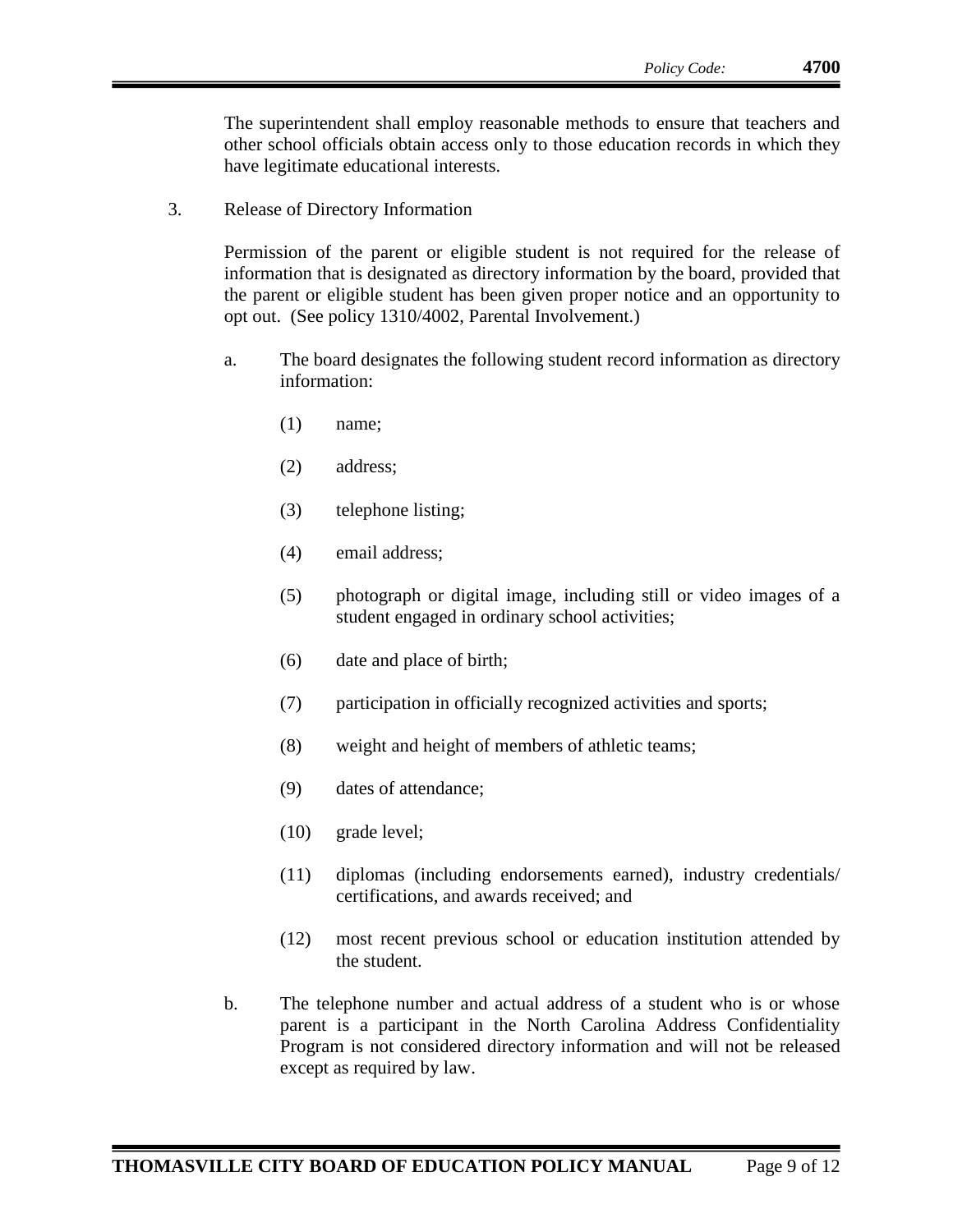- c. Information about a homeless student's living situation is not considered directory information and will not be released.
- d. As required by law, the names, addresses and telephone numbers of secondary school students shall be released, upon request, to military recruiters or institutions of higher learning, whether or not such information is designated directory information by the school system. In addition, secondary school students' email addresses (which will be the email addresses provided by the school, if available) must be provided to military recruiters upon request. Students or their parents, however, may request that the student's name, address, email address and telephone number not be released without prior written parental consent. School officials shall notify parents of the option to make a request and shall comply with any requests made.
- e. All requests for directory information must be submitted to the superintendent or designee for approval. The superintendent is directed to establish regulations regarding the release of directory information. At a minimum, the regulations must:
	- (1) specify the types of organizations that are eligible to receive directory information, and for what purposes;
	- (2) provide for equal disclosure to organizations that are similar in purpose; and
	- (3) authorize access to directory information to recruiters of military forces of the state or United States for the purpose of informing students of educational and career opportunities available in the military to the same extent that such information is made available to persons or organizations that inform students of occupational or educational options.
- 4. Records of Students with Disabilities

Students with recognized disabilities must be accorded all rights in regard to their records as provided by state and federal law, including the Individuals with Disabilities Education Act.

5. Disclosure of De-Identified Information

Education records may be released without consent of the parent or eligible student if all personally identifiable information has been removed. Personally identifiable information includes both direct and indirect identifiers that, alone or in combination, would allow a reasonable person in the school community, who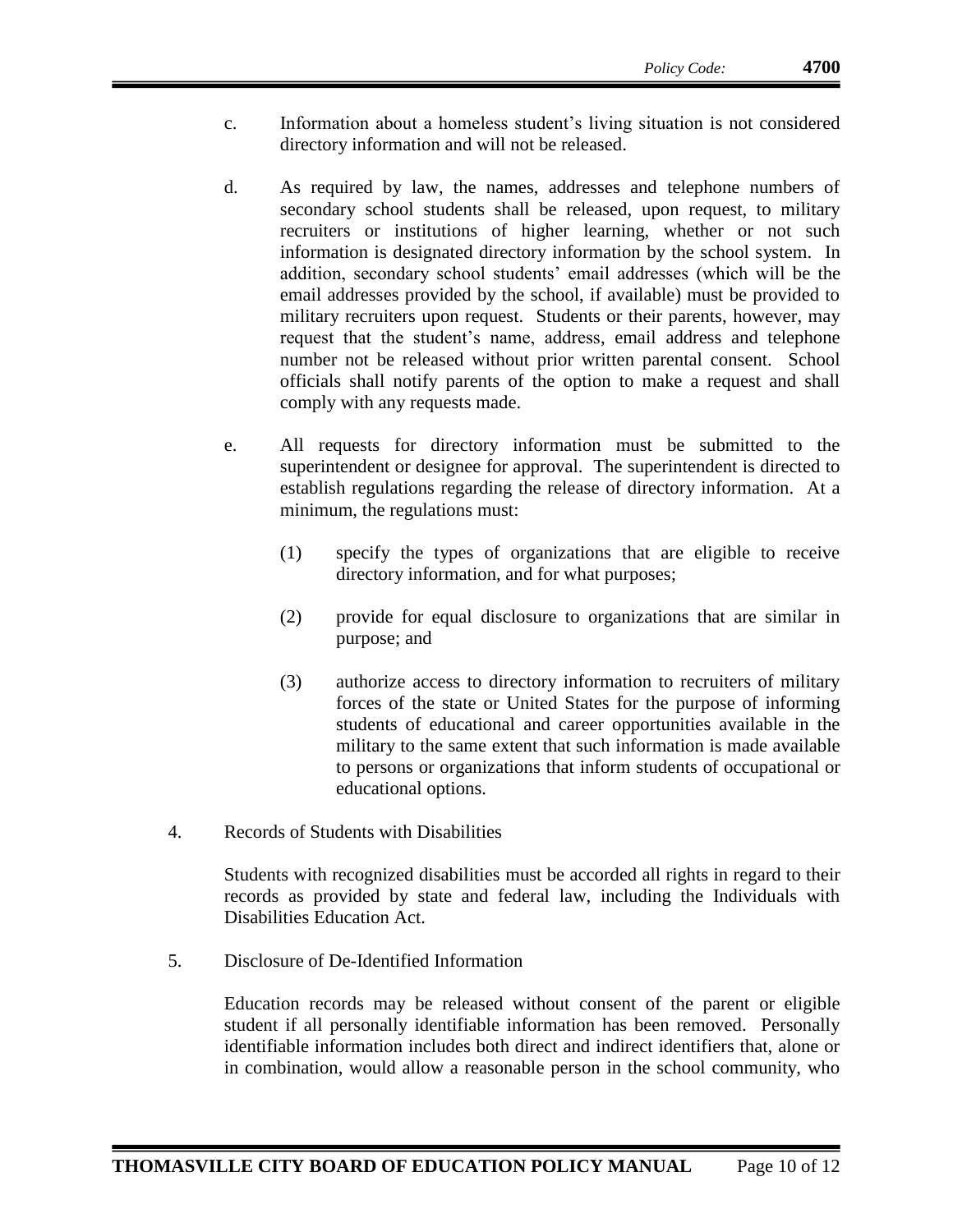does not have personal knowledge of the relevant circumstances, to identify the student with reasonable certainty.

Unless specifically permitted by law, records that have been de-identified must not be released without the consent of the parent or eligible student if school officials reasonably believe that the person requesting the information knows the identity of the student to whom the education record relates.

## **I. WITHHOLDING RECORDS**

School system administrators shall not withhold records upon a valid request by a parent, eligible student or school to which the student is transferring for any reason, including in order to collect fines assessed to the parent or student.

#### **J. RECORD OF ACCESS AND DISCLOSURE**

The principal or designee shall maintain a record in each student's file indicating all persons who have requested or received personally identifiable information from a student's record and the legitimate reason(s) for requesting or obtaining the information. This requirement does not apply to requests by or disclosure to parents, eligible students, school officials, parties seeking directory information, a party seeking or receiving the records under a court order or subpoena that prohibits disclosure, or those individuals with written parental consent.

## **K. DESTRUCTION OF STUDENT RECORDS**

To the extent required by law, school officials shall maintain student records in accordance with the applicable records retention and disposition schedule(s) issued by the North Carolina Department of Natural and Cultural Resources. After notifying parents, school officials may destroy student records when the records are no longer needed to provide educational services to the student or to protect the safety of the student or others. School officials must destroy student records if the parent or eligible student requests their destruction and if such records are no longer needed to provide educational services to the student or to protect the safety of the student or others. School officials shall not destroy student records if there is an outstanding request to inspect the particular records.

## **L. LONGITUDINAL DATA SYSTEM**

School system administrators will comply with the data requirements and implementation schedule for the North Carolina Longitudinal Data System (NCLDS) and will transfer designated student record data to the system in accordance with the NCLDS data security and safeguarding plan and all other requirements of state law, provided that doing so does not conflict with the requirements of FERPA.

Legal References: Family Educational Rights and Privacy Act, 20 U.S.C. 1232g, h, 34 C.F.R. pt. 99; Individuals with Disabilities Education Act, 20 U.S.C. 1411 *et seq.*; Elementary and